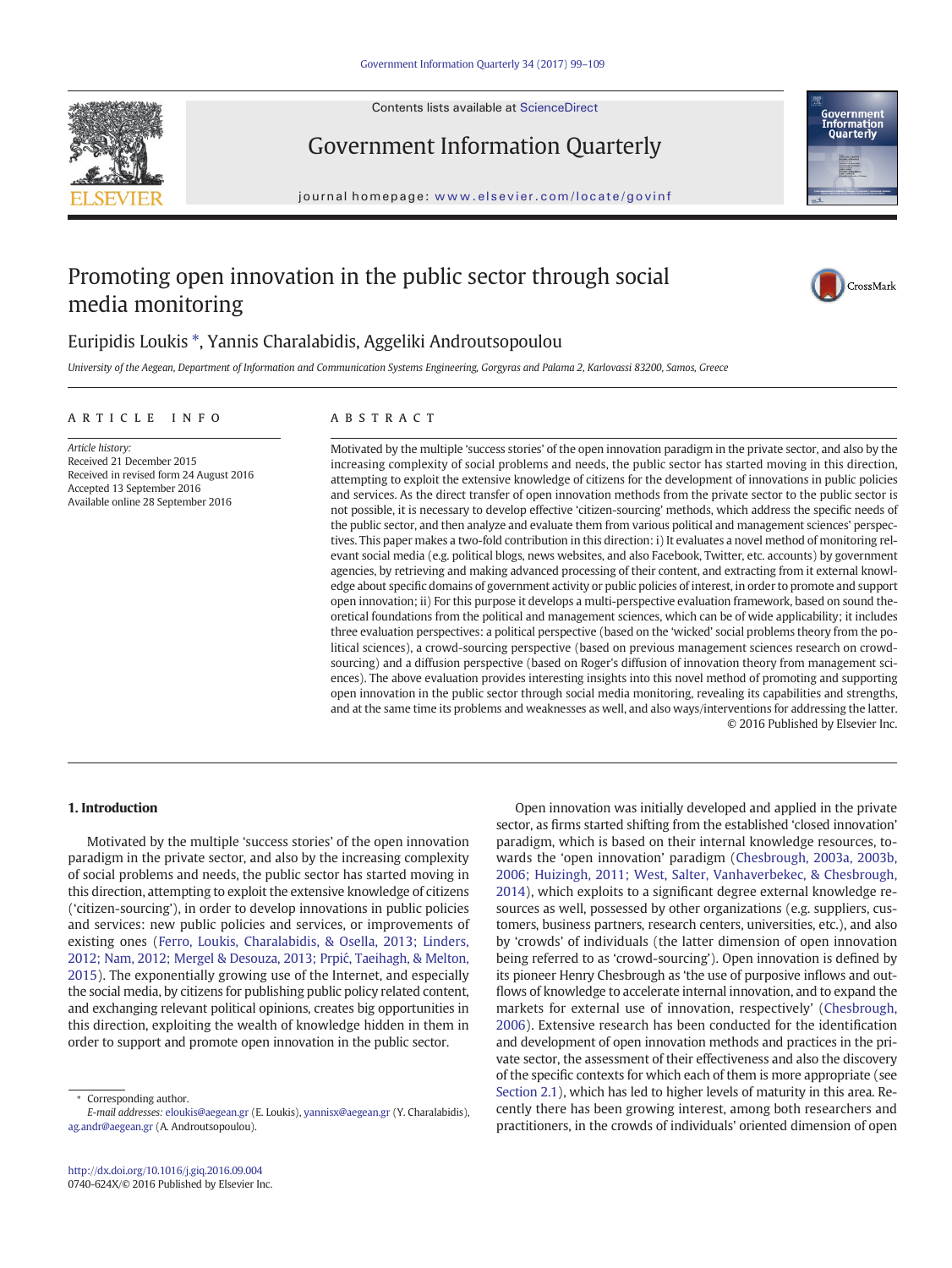<span id="page-1-0"></span>innovation, crowd-sourcing, defined as 'a new web-based business model that harnesses the creative solutions of a distributed network of individuals, in order to exploit 'collective wisdom' and mine fresh ideas from large numbers of individuals' ([Brabham, 2008](#page-9-0)) (see [Section 2.2\)](#page-2-0).

Government agencies made some first steps towards the application of these ideas in their particular context, initially by adopting 'active citizen-sourcing' approaches, in which they played an active and directive role: they posed a specific social problem or public policy (existing or under development) in a government website or social media account, and asked citizens to provide their knowledge and opinions about it. Subsequently some government agencies started experimenting with a new 'passive citizen-sourcing' approach, in which they have a less active role: they monitor passively relevant 'external'  $(=$  not owned and controlled by government) social media (e.g. political blogs, news websites, and also Twitter, Facebook, etc. accounts), retrieving from them and analyzing content on a specific topic or public policy (existing or under development), which has been freely generated by citizens, without any government direction or stimulation, in order to extract from it relevant knowledge and opinions of citizens ([Bekkers,](#page-9-0) [Edwards, & de Kool, 2013; Charalabidis, Loukis, Androutsopoulou,](#page-9-0) Karkaletsis, & Triantafi[llou, 2014; Loukis & Charalabidis, 2015](#page-9-0)). Social media monitoring (SMM) has been initially adopted by private sector firms in order to collect external knowledge and opinions from various social media about their products and services, and also the ones of their competitors, which are then exploited for the development of product and service innovations, and for the design of communication strategies [\(Croll & Power, 2009; Kasper & Kett, 2011; Sen, 2011; Zhang & Vos,](#page-10-0) [2014](#page-10-0)) (see [Section 2.3\)](#page-2-0). Recently government agencies started experimenting with SMM as well, but there is still limited knowledge concerning the use of it in government for promoting and supporting open innovation, its potential, its strengths and weaknesses. Also, there is a lack of effective methods for performing SMM in the government context, which would allow an intensive and systematic exploitation of the extensive policy related content generated by citizens in numerous social media freely, without any direction or stimulation by government, in order to extract knowledge useful for innovation (e.g. on problems and needs perceived by various groups of the society, advantages and disadvantages of existing public policies and services, or proposals for new policies and services, etc.). It should be emphasized that this externally and freely generated content is quite valuable for the development of innovations, as it is much more extensive, rich and politically diverse than the content generated in government websites and social media under government direction or stimulation (exploited by the 'active citizen-sourcing' approaches). As the direct transfer of SMM methods from the private sector to the public sector is not possible, it is necessary to develop effective SMM methods in the public sector for promoting and supporting open innovation, and then analyze and evaluate them from various perspectives, based on sound theoretical foundations from the political and management sciences.

In particular, this paper makes a two-fold contribution in this direction:

I) It evaluates a novel method of monitoring relevant social media (e.g. political blogs, news websites, and also Facebook, Twitter, etc. accounts) by government agencies, by retrieving and making advanced processing of their content, and extracting from it external knowledge about specific domains of government activity or public policies (existing or under formulation) of interest, in order to promote and support open innovation; this evaluation has been based on three pilot applications of this method, followed by relevant focus group discussions with involved individuals, from which our evaluation data have been collected (as described in the 'Research Method' [Section 4](#page-4-0), while the results from the analysis of these data are presented in [Section 6](#page-6-0)). It should be noted that the development and the detailed description of this method are beyond the scope of this paper, which focuses on its evaluation, however for the sake of completeness of the paper in [Section 5](#page-5-0) there is an outline of the method, while more details are provided in [Charalabidis et al.](#page-9-0) [\(2014\)](#page-9-0) and [Loukis and Charalabidis \(2015\)](#page-10-0).

II) For this purpose it develops a multi-perspective framework for evaluating the use of SMM in government for promoting and supporting open innovation, which can be of wide applicability, using sound theoretical foundations from the political and management sciences. It includes three evaluation perspectives: a political evaluation perspective (based on the 'wicked' social problems theory from the political sciences – see [Section 2.4](#page-3-0)), a crowd-sourcing evaluation perspective (based on previous management sciences research on crowd-sourcing – see [Section 2.2](#page-2-0)) and a diffusion potential evaluation perspective (based on Roger's diffusion of innovation theory from management sciences – see [Section 2.5\)](#page-3-0).

The research presented in this paper has been conducted as part of the European research project NOMAD ("Policy Formulation and Validation through Non-moderated Crowdsourcing" – for more details see [www.nomad-project.eu](http://www.nomad-project.eu)/), partially funded by the "ICT for Governance and Policy Modeling" research initiative of the European Commission. The paper is structured in seven sections. In the following Section 2 the background of our study is presented. The proposed multi-perspective evaluation framework is presented in [Section 3](#page-3-0), followed by the research method in [Section 4.](#page-4-0) The abovementioned novel method of SMM in government for promoting and supporting open innovation is outlined in [Section 5.](#page-5-0) Then the results are presented and discussed in [Section 6](#page-6-0). Finally, in [Section 7](#page-8-0) the conclusions are summarized and future research directions are proposed.

### 2. Background

In this section we outline the background of our study concerning its main topics, open innovation (in 2.1), and the particular dimension of it we focus on, crowd-sourcing (in 2.2), and also SMM (in 2.3); then we provide some background on two of the theoretical foundations of our evaluation methodology: the wicked social problems theory (in 2.4) and the diffusion of innovation theory (in 2.5) (while our third theoretical foundation concerning crowd-sourcing is discussed in 2.2).

# 2.1. Open Innovation

As mentioned in the Introduction, extensive research has been conducted for the identification and the development of open innovation methods and practices in the private sector, for their analysis and evaluation, and also for discovering the contexts and types of problems for which each of them is more appropriate ([Arvanitis, Lokshin, Mohnen,](#page-9-0) [& Woerter, 2015; Bellantuono, Pontrandolfo, & Scozzi, 2013; Felin &](#page-9-0) [Zenger, 2014; Huizingh, 2011; Laursen & Salter, 2006; Mina,](#page-9-0) [Bascavusoglu-Moreau, & Hughes, 2014; Pisano & Verganti, 2008\)](#page-9-0). A typical study in this direction is the one of [Felin and Zenger \(2014\)](#page-10-0) that identifies six main types of innovation practices used in the private sector: four types of open innovation practices (partnerships/alliances, markets/contracts, contests/platforms and user/ community innovation), and also two types of closed innovation practices (authoritybased hierarchy and consensus-based hierarchy). Also, they determine for what kind of innovation problems each of them is appropriate for. They conclude that as innovation problems become more complex, firms should adopt practices that facilitate extensive external knowledge sharing; on the contrary as innovation problems become simpler, the firm adopts practices that motivate more autonomous trial and error search of solutions based on internal knowledge. Furthermore, for innovation problems that require hidden knowledge (i.e. whose source is not known to the firm), firms should adopt practices that broadcast problems widely, so that relevant knowledge can be 'self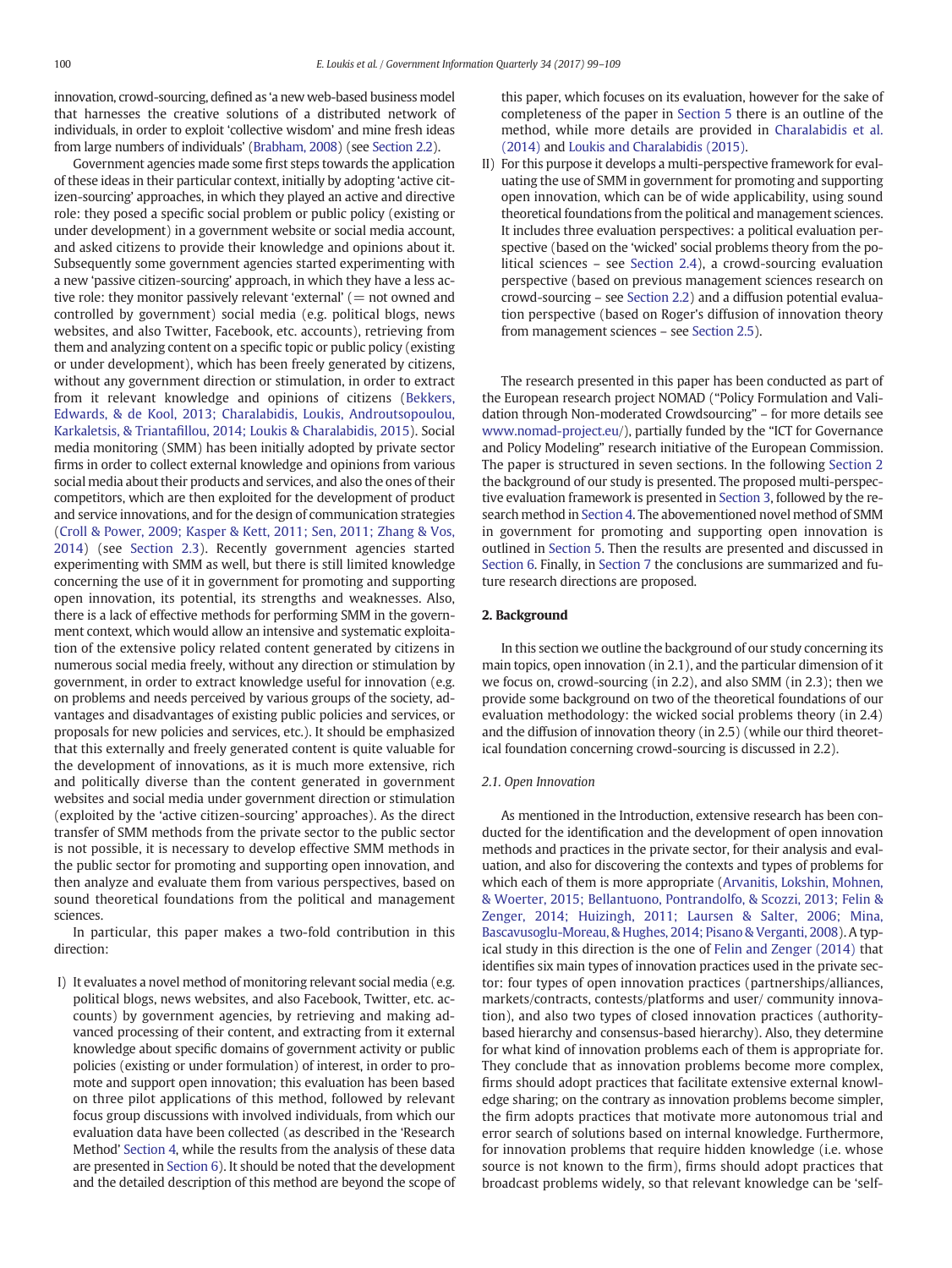<span id="page-2-0"></span>revealed'. Moreover, there is another relevant research stream, which investigates empirically the effects of various open innovation practices on firms' innovation performance ([Arvanitis et al., 2015; Inauen &](#page-9-0) [Schenker-Wicki, 2011; Laursen & Salter, 2006](#page-9-0)). A typical study of this stream is the one of [Inauen and Schenker-Wicki \(2011\)](#page-10-0) who investigate empirically the effect of six open innovation practices (co-development of new knowledge or innovation in co-operation with customers, suppliers, competitors, cross-sector companies, consulting firms and universities) on innovation performance, using data collected from 141 stock-listed companies from Germany, Switzerland and Austria. They conclude that innovation co-operation with customers, suppliers and universities have positive impact on innovation performance.

However, there is a lack of similar research on open innovation in the public sector (a) identifying/developing a wide range of open innovation practices, b) evaluating them and c) determining the kinds of problems each of them is more appropriate for); so the existing knowledge base for the application and development of open innovation in government is limited in comparison with the private sector. Therefore, extensive further research should be conducted in the near future in order to fill this gap in the abovementioned three directions a) to c), and finally achieve higher levels of maturity and effectiveness in the open innovation practices of the government agencies. This paper makes a contribution in the first two of these research directions (a and b), by evaluating a novel method of SMM in government for promoting and supporting open innovation from three critical political and management sciences' perspectives, by developing a multi-perspective evaluation framework for this purpose, which can be of wide applicability for future research, and also by identifying weaknesses of this SMM method and ways/interventions for improving and further developing it.

#### 2.2. Crowd-sourcing

Initially open innovation research focused mainly on the exploitation of external knowledge of other organizations, such as suppliers, customers, business partners, research centers, universities, etc. (organizations oriented open innovation), however later it started dealing with the exploitation of external knowledge possessed by 'crowds' of individuals as well (individuals oriented open innovation), usually referred to as 'crowd-sourcing' [\(Brabham, 2008, 2012, 2013; Howe,](#page-9-0) [2006, 2008\)](#page-9-0). Considerable research has been conducted for the identification and development of effective methods and practices of crowdsourcing and crowd motivation to participate in it; reviews of this literature are provided by [Hetmank \(2013\)](#page-10-0), [Majchrzak and Malhotra](#page-10-0) [\(2013\)](#page-10-0), [Pedersen et al. \(2013\)](#page-10-0), [Rouse \(2010\)](#page-10-0), [Rechenberger, Jung,](#page-10-0) [Schmidt, and Rosenkranz \(2015\)](#page-10-0) and [Tarrell et al. \(2013\)](#page-10-0). Initially this research focused on analyzing successful crowd-sourcing cases, but later it started moving to a higher level, and generalizing (based on knowledge gained from multiple case studies) in order to identify patterns and trends in this area, and also to develop effective crowdsourcing practices [\(Brabham, 2012; Geiger, Seedorf, Schulze,](#page-9-0) [Nickerson, & Schader, 2011; Hetmank, 2013; Rouse, 2010\)](#page-9-0). A typical study in this direction is the one of [Brabham \(2012\)](#page-9-0), who based on the analysis of several crowd-sourcing case studies identifies and elaborates four types of crowd-sourcing practices: i) knowledge discovery and management  $(=$  an organization tasks crowd with finding and reporting information and knowledge on a particular topic), ii) broadcast search  $(=$  an organization tries to find somebody who has experience with solving a rather narrow and rare empirical problem), iii) peer-vetted creative production ( $=$  an organization tasks crowd with creating and selecting creative ideas), and iv) distributed human intelligence tasking  $(=$  an organization tasks crowd with analyzing large amounts of information).

Another stream of crowd-sourcing research emphasizes the inherent risks and challenges of it, arguing that the outcomes of crowd-sourcing, mainly with respect to the quality and usefulness of the collected knowledge, might be uncertain; also some important critical success factors are identified, such as the existence of sufficient, diverse and knowledgeable active crowd, as well as some risk factors that might have negative impact, such as digital divide related problems and the consequent participation inequalities (i.e. under-representation of some groups, and over-representation of some others), and possible bias and manipulation of the crowd [\(Agafonovas & Alonderiene, 2013;](#page-9-0) [Bott & Young, 2012; Geiger et al., 2011; Jain, 2010; Sharma, 2010\)](#page-9-0).

However, much less research has been conducted on crowd-sourcing in the public sector, focusing mainly on 'active citizen-sourcing' [\(Ferro et al., 2013; Linders, 2012; Mergel & Desouza, 2013; Nam,](#page-10-0) 2012; Prpić [et al., 2015\)](#page-10-0). A typical study is the one of [Nam \(2012\)](#page-10-0) who analyzed emerging practices of USA government agencies for sourcing professional knowledge and innovative ideas from citizens, and identified four main types of such practices (with respect to the ways used for knowledge and ideas collection): Contest, Collaborative Wiki, Social Networking and Social Voting. Our research contributes to the enrichment of our knowledge on public sector crowd-sourcing (citizen-sourcing), focusing on the evaluation and further development of a novel and quite different approach to citizen-sourcing: on the use of 'passive citizen-sourcing', through SMM by government agencies (see following Section 2.3), in order to promote and support open innovation in public policies and services (development of new public policies and services, or improvements of existing ones).

# 2.3. Social Media Monitoring

Social Media Monitoring (SMM) is defined as 'the continuous systematic observation and analysis of social media networks and social communities' [\(Fensel, Leiter, & Stavrakantonakis, 2012\)](#page-10-0). As mentioned in the Introduction, SMM has been initially used by private sector firms, in order to collect external knowledge and opinions about their products and services, and also the ones of their competitors, from various social media, which are used for the development of product and service innovations (both new products and services, and also improvements of existing ones), and for the design of communication strategies (e.g. for addressing negative postings and questions) [\(Croll & Power,](#page-10-0) [2009; Fensel et al., 2012; Kasper & Kett, 2011; Mayeh, Scheepers, &](#page-10-0) [Valos, 2012; Sen, 2011; Stavrakantonakis, Gagiu, Kasper, Toma, &](#page-10-0) [Thalhammer, 2012; Zhang & Vos, 2014\)](#page-10-0). However, there is a lack of frameworks for the multi-dimensional evaluation of SMM platforms, practices and approaches, which would allow assessing various aspects of them, identifying their strengths as well as their weaknesses. There is only one framework for evaluating SMM software tools proposed by [Stavrakantonakis et al. \(2012\),](#page-10-0) which however assesses only the functionality they provide, ignoring all other aspects. It comprises a set of evaluation criteria for assessing the functionality of SMM tools from three perspectives: the concepts they implement (data capture and analysis, workflow, reaction to posts, and identification of influencers), the technologies used (listening grid adjustment, near real-time processing, integration with third party applications, sentiment analysis, historical data) and the user interface (dashboard, results' export) they provide.

Quite limited is the previous literature concerning the use of SMM by government agencies. Only [Bekkers et al. \(2013\)](#page-9-0) investigate the SMM practices of four Dutch public organizations. They examine the goals of SMM, the way of operating it and its effects; with respect to the second they discriminate between four types of monitored citizens' electronic discussion media based on two criteria: the level of perceived privacy (low or high), and the type of issues discussed (personal or societal). However, there is a lack of multi-dimensional frameworks for evaluating the use of SMM by government agencies from various political and management perspectives, which would be quite important for the development of knowledge in this area. Our research contributes to filling this research gap, as it develops a framework for the multi-dimensional evaluation of the use of SMM in government for promoting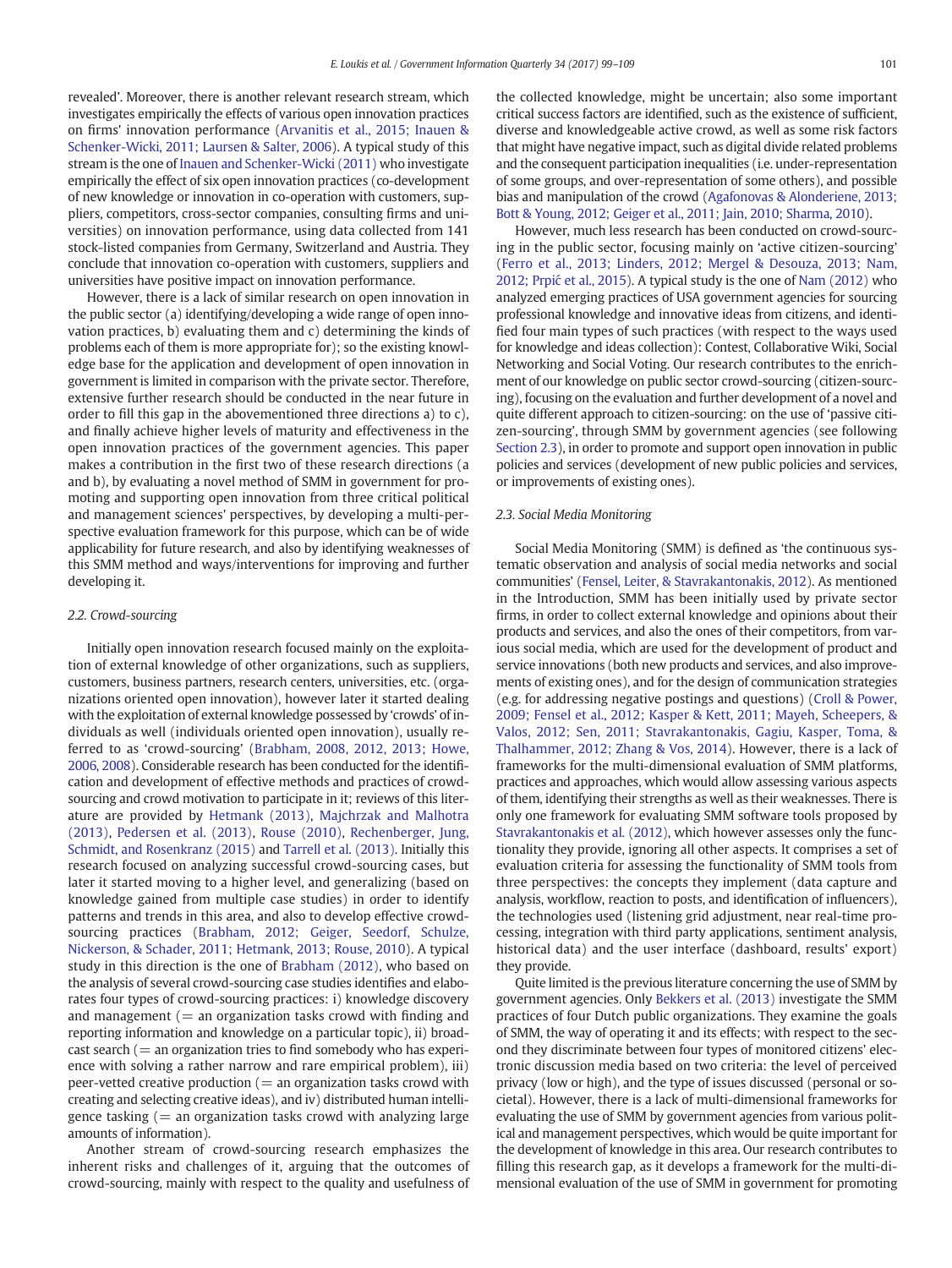<span id="page-3-0"></span>and supporting open innovation from three highly important perspectives (explained in Section 3).

## 2.4. Wicked Social Problems Theory

Previous research has highlighted the increasing complexity and 'wickedness' of the problems of modern societies, which have to be addressed through appropriate public policies ([Buchanan, 1995; Coyne,](#page-9-0) [2005; Head, 2008; Kunz & Rittel, 1972, 1979; Rittel & Weber, 1973](#page-9-0)). In particular, in a highly influential paper [Rittel and Weber \(1973\)](#page-10-0) theorize that social problems became after the end of the Second World War increasingly 'wicked', lacking clear and widely agreed definition and objectives. As our societies have become more heterogeneous and pluralistic in terms of culture, values, concerns and lifestyles, in most social problems there are stakeholder groups with quite different and heterogeneous problem views, perceived issues, concerns and expectations, and this leads to a lack of clear and widely agreed problem definition and objectives.

This increases significantly the difficulty and complexity of the development of public policies for such social problems, as the competent government agencies have to collect and process a large amount of external information concerning the different issues perceived by different problem stakeholder groups, as well as the different solutions they propose and arguments in favor and against them, and in general their different concerns, expectations and attitudes; then it is necessary to have consultations and negotiations with them in order to achieve some degree of synthesis and consensus. Previous research in this area has revealed that these can be greatly supported through the use of appropriate information systems, referred to as 'issue-based information systems' ([Conklin, 2003; Conklin & Begeman, 1989; Kunz & Rittel,](#page-10-0) [1979\)](#page-10-0), which allow problem stakeholders to enter their perceptions concerning the main elements of such a problem: 'questions/issues' (particular sub-problems to be addressed), 'ideas/proposals' (possible alternative answers-solutions to questions/issues) and 'arguments' (positive or negative - evidence or viewpoints that support or object to ideas).

Therefore the evaluation of the use of SMM by government agencies for promoting and supporting open policy innovation should include as its main perspective the assessment of how useful SMM is for collecting knowledge on the questions/issues, solutions/ideas and positive/negative arguments perceived by various problem stakeholder groups with respect to a particular domain of government activity or an existing or under development policy of interest.

# 2.5. Diffusion of Innovation Theory

The use of SMM by government agencies for promoting and supporting open policy innovation is itself a big innovation in the policy development practices and processes of government agencies, so it is important to examine it from this perspective as well, and assess to what extent it has the fundamental preconditions for a wide diffusion. Extensive research has been conducted concerning diffusion of innovations, in order to identify factors that favor it [\(MacVaugh & Schiavone,](#page-10-0) [2010\)](#page-10-0). One of the most widely recognized theories of innovation diffusion is the one proposed by [Rogers \(2003\)](#page-10-0), which has been extensively employed for analyzing ICT-related innovations in both the public and the private sector [\(Al-Jabri & Sohail, 2012; Loukis, Spinellis, &](#page-9-0) [Katsigiannis, 2011; Raus, Flügge, & Boutellier, 2009](#page-9-0)). According to this theory, there are five critical characteristics of an innovation that determine the degree of its adoption:

- i) Relative Advantage, defined as the degree to which an innovation is perceived as better than the idea, work practice or object it supersedes;
- ii) Compatibility, defined as the degree to which an innovation is perceived as being consistent with the existing values, past experiences, and needs of potential adopters;
- iii) Complexity, defined as the degree to which an innovation is perceived as difficult to understand, implement and use;
- iv) Trialability, defined as the degree to which an innovation may be experimented with on a limited scale basis;
- v) Observability, defined as the degree to which the results of an innovation are visible by the external environment.

Therefore, it is important to assess to what extent the use of SMM by government agencies for promoting and supporting open innovation, viewed as an innovation itself, has the above characteristics required for high levels of adoption and diffusion.

# 3. A Multi-perspective Evaluation Framework

Based on the background presented in the previous section a multiperspective framework has been developed for evaluating methods and practices of SMM use in government for promoting and supporting open innovation, which is shown in [Table 2](#page-4-0) (evaluation perspectives, and for each of them its particular questions), while previously in Table 1 we can see the literature support for each perspective. As explained in more detail in the following paragraphs, the fundamental political perspective of such as evaluation framework should be the assessment of how useful SMM is for collecting external knowledge of citizens concerning the main elements of the increasingly complex and 'wicked' problems of modern societies, which are (according to the 'wicked' social problems theory outlined in Section 2.4) the issues, proposed solutions of them and relevant positive and negative arguments perceived by different stakeholder groups. However, since SMM in government aims at crowd-sourcing public problems and policies related knowledge, it is necessary to assess to what extent the inherent critical success factors of crowd-sourcing (identified by previous research in this area and mentioned in [Section 2.2](#page-2-0)) are fulfilled. Finally, since the use of SMM by government agencies for promoting and supporting open innovation constitutes itself a big innovation in their policy formulation practices and processes, it is necessary to examine SMM from this perspective as well, assessing to what extent it has the fundamental preconditions for a wide diffusion (according to the diffusion of innovation theory outlined in Section 2.5).

In particular, the main external knowledge elements, which are required to be collected from the citizens, in order to promote and support open innovation in the public sector (such as development of new public policies, or improvements of existing ones), are: i) At a first level the existing interest/discussion in the society concerning relevant topics/ thematic domains and policies, and the existing attitudes/sentiments for them; ii) At a second level, taking into account the findings of political sciences research on the increasing complexity and 'wickedness' of social problems, and also their main elements (discussed in 2.4), of critical importance is knowledge on relevant issues, proposed solutions and positive/negative arguments, as perceived by different problem stakeholder groups ([Conklin, 2003; Conklin & Begeman, 1989; Kunz &](#page-10-0) [Rittel, 1972, 1979\)](#page-10-0); iii) Finally, at a third level, taking into account the importance of the 'dynamic capabilities' for both private and public sector organizations (e.g. see [Teece \(2007\)\)](#page-10-0), and also the dynamism of modern social problems and needs, quite important is also knowledge about the time wise changes of the above. For the above reasons, the

#### Table 1 Literature support of the three evaluation perspectives.

| Evaluation<br>Perspective | Literature support                                                                                            |
|---------------------------|---------------------------------------------------------------------------------------------------------------|
| Political                 | Conklin (2003), Conklin and Begeman (1989), Kunz and Rittel<br>(1979).                                        |
| Crowd-sourcing            | Agafonovas and Alonderiene (2013), Bott and Young (2012),<br>Geiger et al. (2011), Jain (2010), Sharma (2010) |
| Diffusion                 | Rogers (2003)                                                                                                 |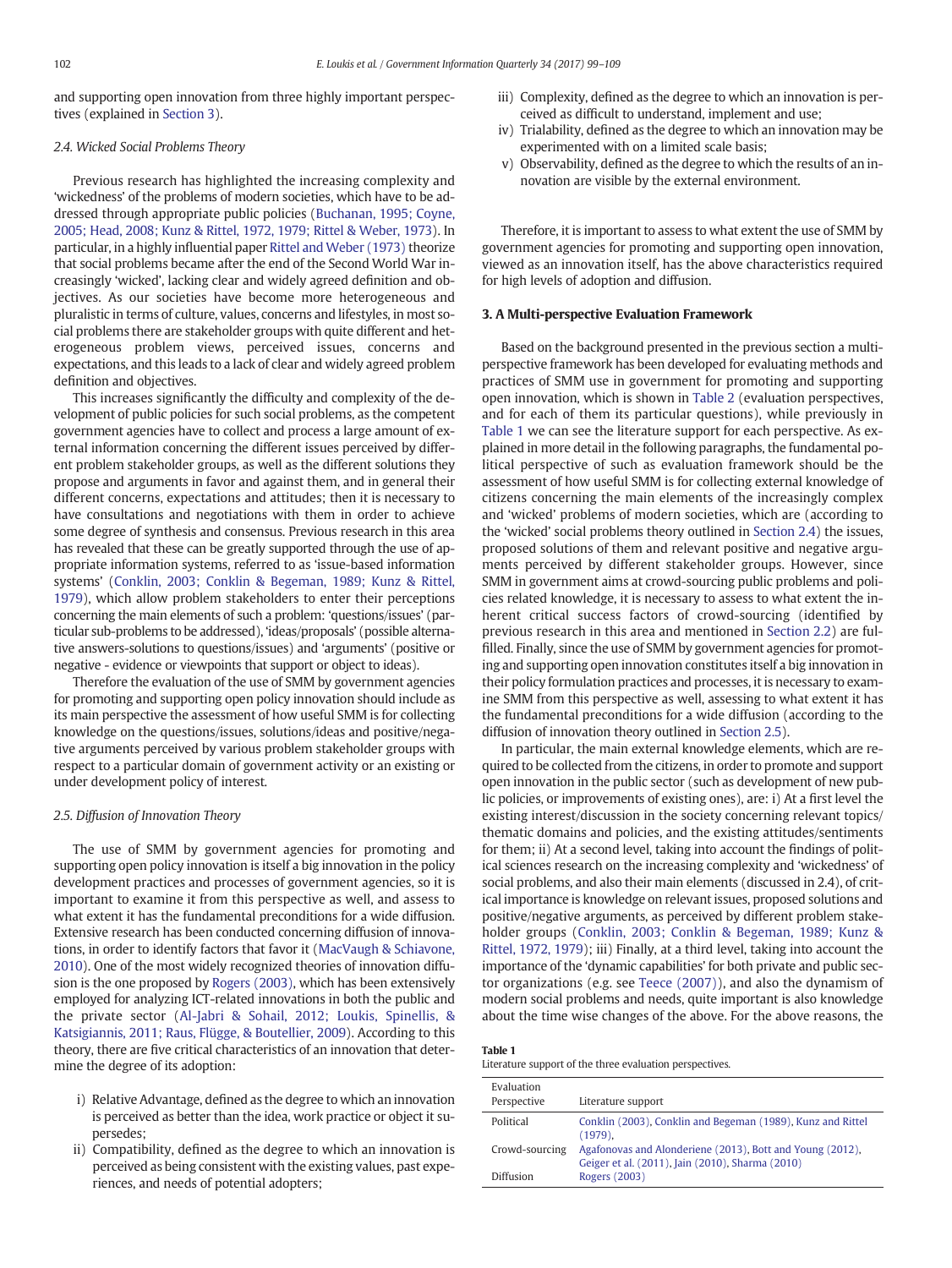#### <span id="page-4-0"></span>Table 2

A Multi-perspective framework for the evaluation of SMM use in government for promoting and supporting open innovation.

| Political Perspective                                                                                                                                                |  |
|----------------------------------------------------------------------------------------------------------------------------------------------------------------------|--|
| To what extent the particular method of SMM in government is useful/beneficial<br>- for assessing for a particular domain or an existing or under development policy |  |

<sup>•</sup> the level of interest/discussion in the society?

- the attitudes/sentiments of the society (positive neutral negative)?
- the time wise changes of the above (level of interest/discussion and attitudes/ sentiments)?
- whether there is uniformity/homogeneity of the above among different groups? - for identifying
- relevant issues posed by citizens or needs of them?
- proposals for solving relevant problems or improving policies?
- arguments (positive or negative ones)?
- and in particular for the early identification of
- new emerging relevant issues or needs in the society?
- new emerging proposals in the society for solving relevant problems or improving policies?
- Crowd-sourcing Perspective

To what extent you agree with the following:

- the results provided (levels of interest, sentiments, issues, proposals, arguments, etc.) are representative (or at least indicative) of the ones prevailing in the society as a whole (and do not represent only some groups of citizens)? • the above are non-biased and non-manipulated?
- are of high quality?
- they can contribute positively to the development or improvement of public
- policies in the particular domain.

#### Diffusion Perspective

- To what extent you agree that the particular method of SMM in government, viewed as an innovation
- is better than other existing traditional or electronic methods used for similar purposes in the public policy development processes?
- is compatible with the public policy development processes, as they are applied in European Union countries, and can be integrated in these processes?
- is compatible with the needs, the mentalities and the values of the people designing and applying public policies?
- can be initially applied in a small scale in public policy making before proceeding to a large scale application of it?
- is in general easy to use?
- its application does not require extensive effort?
- its visualizations are easy to understand?

first perspective of our evaluation framework is the political one, having as theoretical foundation mainly the wicked social problems theory (see 2.4), and secondarily the dynamic capabilities theory [\(Teece, 2007](#page-10-0)). In particular, it assesses to what extent a particular method of SMM in government is useful/beneficial for assessing for a particular domain or an existing or under development policy: the level of interest/discussion in the society, the attitudes/sentiments of the society (positive – neutral - negative), the time wise changes of the above (level of interest/discussion and attitudes/sentiments), and also whether there is uniformity/ homogeneity of the above among different citizens groups; furthermore, for identifying relevant issues or needs posed by citizens, proposals for solving relevant problems or improving policies, and relevant positive and negative arguments; and also for the early identification of new emerging relevant issues or needs in the society, and new emerging proposals for solving relevant problems or improving policies (enhancing the dynamic capabilities of government agencies with respect to their 'sensing' component (according to [Teece \(2007\)](#page-10-0)).

Furthermore, the support provided by this form of 'passive citizensourcing' through SMM for the development of open innovation in government agencies relies critically on the degree of fulfillment of the inherent critical success factors of crowd-sourcing, which have been mentioned previously in [Section 2.2](#page-2-0) (such as representativeness of the crowd, lack of bias and manipulation). Therefore, the second perspective of our evaluation framework assesses the extent of existence of the main critical success factors of crowd-sourcing identified by previous relevant research [\(Agafonovas & Alonderiene, 2013; Bott & Young,](#page-9-0) [2012; Geiger et al., 2011; Jain, 2010; Sharma, 2010](#page-9-0)), which constitutes the theoretical foundation of this evaluation perspective. In particular, it assesses to what extent the results provided (concerning levels of interest, sentiments, issues, proposals, arguments, etc.) are representative (or at least indicative) of the ones prevailing in the society as a whole (and do not represent only some groups of citizens), and also are nonbiased and non-manipulated, are of high quality, and can contribute positively to the development or improvement of public policies in the particular domain.

Finally, the use of SMM by government agencies for promoting and supporting open innovation constitutes itself a big innovation in the policy formulation practices and processes of government agencies, so the third perspective of our evaluation framework concerns its diffusion potential. It assesses to what extent the particular method of SMM use in government for promoting and supporting open innovation has the five characteristics proposed by Rogers diffusion of innovation theory [\(Rogers, 2003](#page-10-0)) that lead to high levels of adoption and diffusion (discussed in 2.5). In particular, it assesses to what extent it is better than other existing traditional or electronic methods used for similar purposes in the public policy development processes (relative advantage), is compatible with the public policy development processes, as they are applied in European Union countries, and can be integrated in these processes, and also compatible with the needs, the mentalities and the values of the people designing and applying public policies (compatibility); furthermore, to what extent it can be initially applied in a small scale in public policy making before proceeding to a large scale application of it (trialability); finally, to what extent it is easy to use, its application does not require extensive effort, and the visualizations of its results are easy to understand (complexity). We have not included assessment of the fifth characteristic proposed by Rogers diffusion of innovation theory, the observability, as such methods nature are not meant to be visible by the external environment.

# 4. Research Method

Three pilot applications of the particular method of SMM use in government for promoting and supporting open innovation (outlined in the following [Section 5](#page-5-0)) have been conducted as part of the NOMAD project (mentioned in the Introduction), and evaluated using the multi-perspective evaluation framework presented in [Section 3.](#page-3-0) Since this SMM method was intended to be used not only by government agencies, but also by other public policy stakeholders (e.g. professional associations) interested in open innovation as well (who would like to make use of external knowledge and opinions of citizens, in combination with their own, in order to formulate policy innovation proposals to be submitted to government), two of these pilots were carried out by government organizations, the Greek and the Austrian Parliament, and the third one by an important policy stakeholder in the health domain, the European Academy of Allergy and Clinical Immunology (EAACI). A detailed scenario has been designed for each pilot, which describes how this SMM method will be used for the collection of external knowledge and opinions by the respective 'owner' organization on a particular topic in order to promote and support open innovation. The particular topics of these pilot applications were selected so that on one hand they reflect current debates and interests of their owners, and on the other hand they cover quite different and diverse domains.

The first pilot application was conducted by the Greek Parliament, and concerned national energy planning, based on the white paper "Greek strategy for energy planning"; the objective of the pilot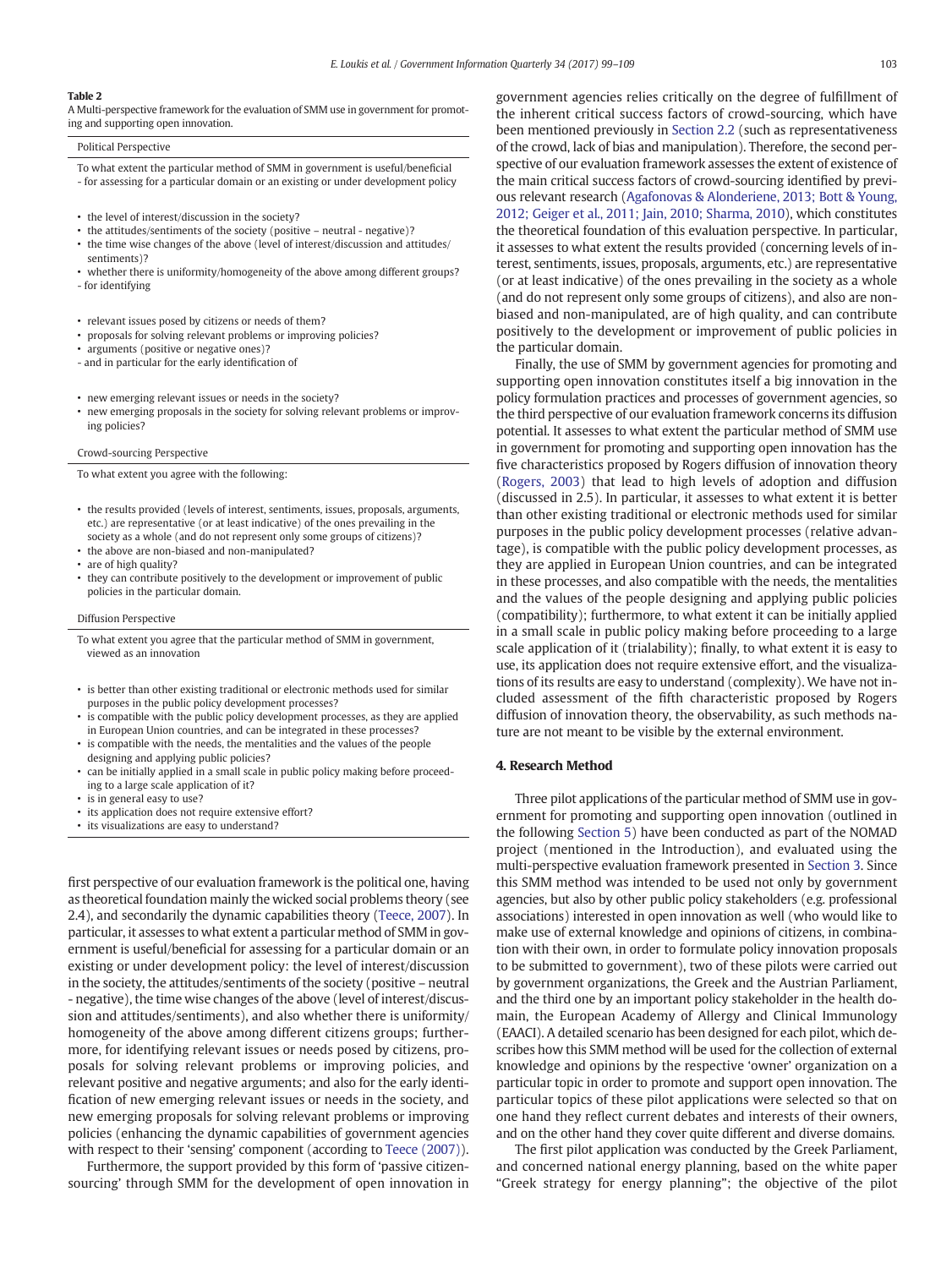<span id="page-5-0"></span>application was to assess public opinion and attitude/sentiment against this prospective legislation, and to collect relevant proposals and ideas, in order to develop improvements of the above document. The second pilot application was conducted by the Austrian Parliament, and concerned the 'Freedom of Information Act', i.e. a coherent legal basis for opening government information in Austria and open government data policies at large. The third pilot application was oriented towards a more scientific policy topic, and was conducted in collaboration with the EAACI in order to assist them to formulate new policy proposals on "allergy diseases and immunotherapy" to be submitted to competent government agencies.

In particular, for each pilot the following process was followed:

- A. At first, the detailed SMM use scenarios and topics were defined in cooperation with the organizations 'owners' of the pilots, then the domain and policy models required (see following Section 5 for more information) were created by them with the support of the research team, and finally a list of targeted external social media sources (which, according to previous knowledge of the pilot owners, might contain relevant user-generated content) has been specified.
- B. After the above preparation, the owners initiated the process of crawling the specified external sources against the corresponding domain and policy models, and processing the collected content.
- C. Then the personnel of the owner organization who participated in this pilot examined the results, assisted by members of our research team, and used them in order to draw conclusions concerning the topic of each pilot.
- D. Finally, for each pilot an evaluation focus group discussion was organized, which was attended by personnel of the owner organization who were involved in this pilot, and also other additional invited persons who had relevant knowledge and experience. In the pilots of the Greek and Austrian Parliament were invited advisors and assistants of Members of the Parliament, and journalists specialized in the corresponding domain; the total number of participants in these two focus group discussions was 22 for the Greek and 10 for the Austrian one. In the EACCI pilot were invited doctors, experts and journalists specialized in allergy and clinical immunology; the total number of participants in this focus group discussion was 21. During these focus group discussions the proposed SMM method was introduced to the audience, together with the supporting ICT infrastructure, and particular applications with their results were showcased. Then the participants had the opportunity to interact with the ICT platform, performing some predefined tasks, under the observation of organizers' staff, who supported them in completing these tasks, and recorded any comments or difficulties.

In order to collect evaluation data from the participants of these focus group discussions we used a combination of both qualitative and quantitative techniques. Qualitative techniques allow a more in-depth examination of a phenomenon of interest, and therefore lead to the generation of deeper knowledge about it, not limited to a predefined number of variables (as in the quantitative techniques), enabling a better and richer understanding of 'why' and 'how' things happened; the quantitative techniques offer the advantage of enabling the summarization of a large quantity of evidence into a few numbers (e.g. averages), which makes it easier to draw conclusions [\(Maylor & Blackmon, 2005;](#page-10-0) [Ragin & Amoroso, 2011; Yin, 2013\)](#page-10-0). For these reasons, in order to combine the abovementioned advantages of the qualitative and the quantitative techniques, in each of these focus groups we conducted initially qualitative discussions focused on the questions of the three perspectives of our evaluation framework [\(Table 1](#page-3-0)), in order to gain a deeper and richer understanding of why the participants perceive a low or high level of value generated along each of these dimensions. Then we asked them to fill an evaluation questionnaire, which has been structured based on the questions of the three perspectives of our evaluation framework: these questions were converted to positive statements, and the respondents were asked to provide the degree of their agreement/disagreement with each of them in a five-levels scale  $(1 =$ strongly disagree,  $2 =$  disagree,  $3 =$  neutral,  $4 =$  agree,  $5 =$  strongly agree), which condenses/summarizes all the positives and negatives along the particular value dimension. The above qualitative discussions were recorded with the consent of the participants, and then transcribed and coded manually using an open coding approach [\(Maylor &](#page-10-0) [Blackmon, 2005](#page-10-0)); the data collected through the questionnaire were processed using Excel.

# 5. A Method of SMM in Government for Open Innovation

Though the development and the detailed description of the evaluated SMM method are beyond the scope of this paper, for the sake of completeness of the paper in this section we provide an outline of the method, and also a typical screen (in [Fig. 1\)](#page-6-0) of the visualized information finally provided to the users by the ICT platform supporting the application of this SMM method; more details are provided in [Charalabidis](#page-9-0) [et al. \(2014\)](#page-9-0) and [Loukis and Charalabidis \(2015\)](#page-10-0). The method consists of four steps:

- i) The first step is to build the 'domain model', which is a representation of the main entities-terms of domain we intend to intervene in through a policy (e.g. energy domain, education domain, health domain), as well as relations among them, in a tree structure; this is done using a graphical modelling tool.
- ii) The second step is based on the above domain model to build the 'policy model', which is a representation of the public policy we want to collect relevant content about in the social media; it consists of a number of 'policy statements'  $(=)$  associated with one or more nodes of the policy model, and for each of them positive or negative 'arguments'; this is done using the same graphical modelling tool.
- iii) Upon the completion of the models, the user provides a list of social media sources (e.g. political blogs, news websites, and also Twitter, Facebook, etc. accounts), which are going to be crawled, in order to find relevant content about the domain or public policy of interest.
- iv) The above sources defined in step (iii) are searched by the above ICT infrastructure against the domain and policy models (defined in steps (i) and (ii) respectively), and the collected content undergoes sophisticated processing using opinion mining techniques (as described in more detail in [Charalabidis et al.](#page-9-0) [\(2014\)](#page-9-0)). The results are presented to the user in visualized form; a typical screen is shown in [Fig. 1.](#page-6-0)

As we can see in [Fig. 1](#page-6-0) that the visualized information provided to the user includes:

- In the upper left part of the screen is shown for each of the elements of the domain or policy model (according to the selections made just above it) an estimation of the volume of discussion and the cumulative sentiment; the former is visualized through the height of the corresponding rectangle, and the latter through its color (with the green color denoting positive sentiment, and the orange denoting negative sentiment);
- for the above selected model, or for a selected element of it, in the lower left part of the screen is shown the distribution of the volume of discussion over time and also across age groups,
- while in the upper right part is shown a word cloud depicting the most frequent terms-topics discussed online (colored according to the corresponding sentiment),
- and in the lower left part we can see a list of text excerpts from the sources with relevant content (all concerning the selected model or element of it).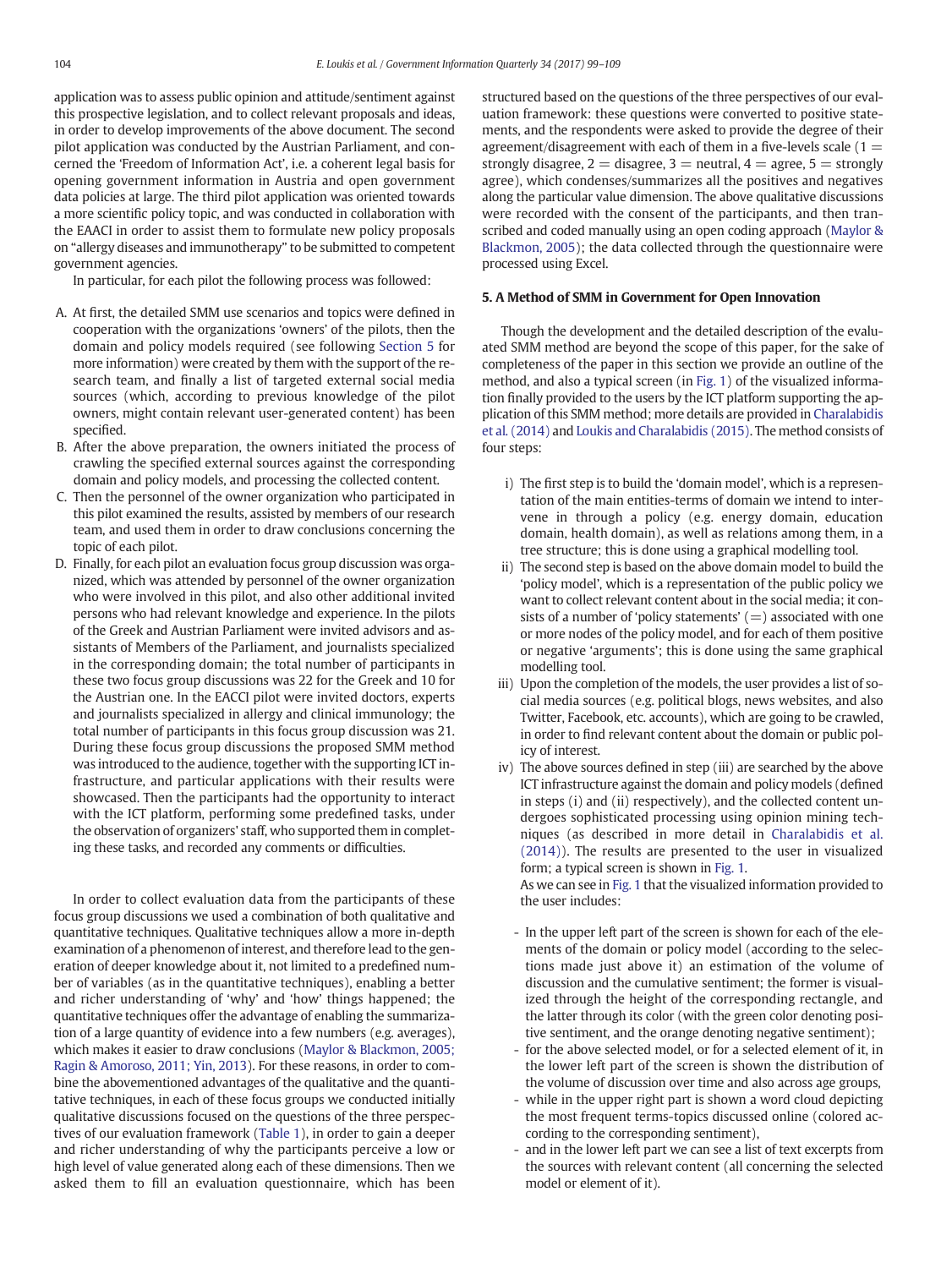<span id="page-6-0"></span>



Also an 'audience comparative view' can be provided, which shows differences among selected different age, gender or education groups, or differences over time, in the discussed topics (volumes of discussion and sentiment).

# 6. Results

In [Table 3](#page-7-0) we can see the results of the processing of the evaluation data collected through the questionnaire (relative frequencies of the responses 'strongly disagree' (SD), 'disagree'(D), 'neutral'(N), 'agree' (AG) and 'strongly agree' (SAG) respectively.

# 6.1. Political Perspective

With respect to the political perspective from [Table 3](#page-7-0) we can see that  $96.20\%$  (56.6% + 39.6%) of the respondents strongly agree or agree that this SMM method is useful for assessing the level of interest/discussion in the society about a particular domain of government activity or an existing or under development policy, but this percentage is lower at the level of 73.60% (47.2% + 26.4%) for its usefulness for assessing relevant attitudes/sentiments of the society (whether they are positive, neutral or negative), and even lower 55.80%  $(47.2% + 11.3%)$  for its

usefulness for assessing whether there is uniformity/homogeneity of the above among different citizens' groups. Furthermore, our results indicate that this method can provide more detailed knowledge elements as well, which are highly useful for facilitating and promoting open innovation. In particular,  $81.2\%$  (60.4% + 20.8%) of the respondents strongly agree or agree that this SMM method is useful for identifying with respect to a particular domain, or an existing or under development policy of interest relevant issues posed by citizens or needs of them, while this percentage is  $73.6\%$  (43.4 $\%$  + 30.2 $\%$ ) concerning the identification of positive and negative arguments, and  $62.3\%$  (41.5% + 20.8%) for identifying specific proposals from the society for solving relevant problems or improving relevant policies. Another interesting finding is that this SMM method is useful for 'sensing' changes in the external environment of government agencies, which facilitate and promote relevant open innovation. In particular,  $84.9\%$  ( $60.4\% + 20.8\%$ ) strongly agree or agree concerning its usefulness for the identification of changes in the level of interest/discussion and in the attitudes/sentiments in the society concerning a particular domain of government activity or an existing or under development policy; a little lower at the level of  $73.6\%$  (52.8% + 20.8%) is this percentage concerning the usefulness for the identification of new emerging relevant issues or needs, and even lower 58.5% (39.6% + 18.9%) emerging proposals for solving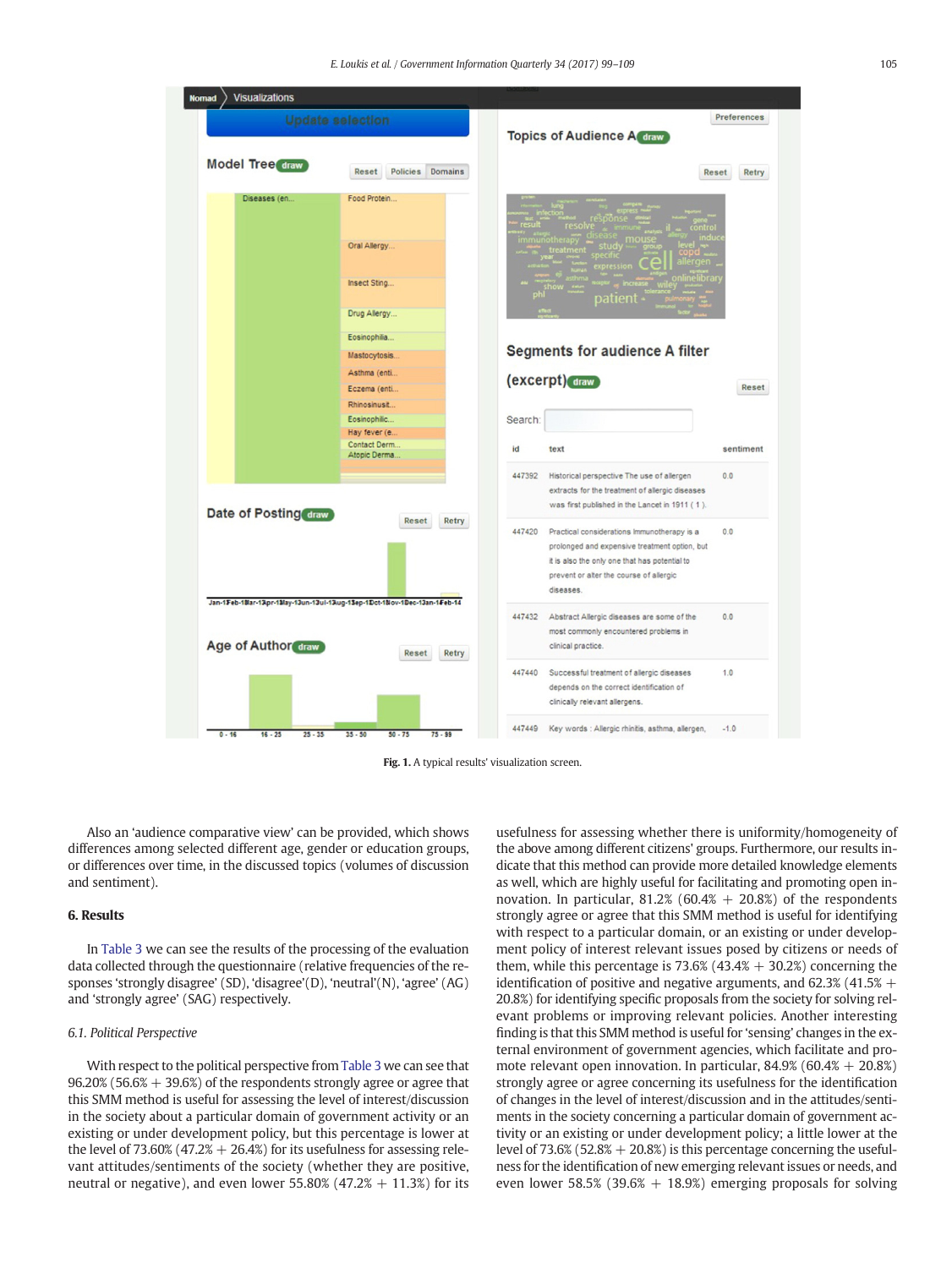#### <span id="page-7-0"></span>Table 3

Average ratings - relative frequencies of 'strongly disagree', 'disagree', 'neutral', 'agree' and 'strongly agree' for all questions.

| <b>Political Perspective</b><br><b>SD</b>                                                                                                      |              | D<br>N |       |               |                              | AGr               |            |
|------------------------------------------------------------------------------------------------------------------------------------------------|--------------|--------|-------|---------------|------------------------------|-------------------|------------|
|                                                                                                                                                |              |        |       |               |                              |                   | <b>SAG</b> |
| The particular method of SMM in government is useful/beneficial                                                                                |              |        |       |               |                              |                   |            |
| - for assessing for a particular domain or an existing or under development policy                                                             |              |        |       |               |                              |                   |            |
| • the level of interest/discussion in the society<br>1.9%<br>1.9%                                                                              |              | 0%     |       | 56.6%         |                              | 39.6%             |            |
| • the attitudes/sentiments of the society (positive - neutral - negative)?<br>7.5%<br>1.9%                                                     |              | 17%    |       | 47.2%         |                              | 26.4%             |            |
| • the time wise changes of the above (level of interest/discussion and attitudes/ sentiments)?<br>1.9%<br>5.7%                                 |              | 7.5%   |       | 60.4%         |                              | 24.5%             |            |
| • whether there is uniformity/homogeneity of the above among different groups?<br>3.8%<br>5.7%                                                 |              | 32.1%  |       | 47.2%         |                              | 11.3%             |            |
| - for identifying                                                                                                                              |              |        |       |               |                              |                   |            |
| • relevant issues posed by citizens or needs of them?<br>1.9%<br>1.9%                                                                          |              | 15.1%  |       | 60.4%         |                              | 20.8%             |            |
| proposals for solving relevant problems or improving policies?                                                                                 | 3.8%<br>7.5% |        | 26.4% |               | 41.5%                        |                   | 20.8%      |
| • arguments (positive or negative ones)?<br>0%<br>7.5%                                                                                         |              | 18.9%  |       | 43.4%         |                              | 30.2%             |            |
| - and in particular for the early identification of                                                                                            |              |        |       |               |                              |                   |            |
| • new emerging relevant issues or needs in the society?                                                                                        | 9.4%<br>1.9% |        | 15.1% |               | 52.8%                        |                   | 20.8%      |
| • new emerging proposals in the society for solving relevant problems or improving policies?                                                   | 3.8%<br>9.4% |        | 28.3% |               | 39.6%                        |                   | 18.9%      |
| Crowd-sourcing Perspective                                                                                                                     |              |        | SD D  |               | N                            | AGr               | SAG        |
|                                                                                                                                                |              |        |       |               |                              |                   |            |
| To what extent you agree with the following:                                                                                                   |              |        |       |               |                              |                   |            |
| • the results provided (levels of interest, sentiments, issues, proposals, arguments, etc.) are representative (or at least indicative) of the |              |        |       |               | 7.5% 11.3% 24.5% 43.4% 13.2% |                   |            |
| ones prevailing in the society as a whole (and do not represent only some groups of citizens)?                                                 |              |        |       |               |                              |                   |            |
| • the above are non-biased and non-manipulated?                                                                                                |              |        | 7.5%  | 15.1%         | 35.8%                        | 24.5% 17.0%       |            |
| • are of high quality?                                                                                                                         |              |        | 3.8%  | 17%           | 35.8%                        | 32.1% 11.3%       |            |
| • they can contribute positively to the development or improvement of public policies in the particular domain?                                |              |        | 1.9%  | 1.9%          |                              | 13.2% 58.5% 24.5% |            |
| <b>Diffusion Perspective</b>                                                                                                                   |              |        |       | SD D          | N                            | AG                | SAG        |
|                                                                                                                                                |              |        |       |               |                              |                   |            |
| To what extent you agree that the particular method of SMM in government, viewed as an innovation                                              |              |        |       |               |                              |                   |            |
| • is better than other existing traditional or electronic methods used for similar purposes in the public policy development processes?        |              |        |       | 3.8%          |                              | 35.8% 32.1% 24.5% |            |
| • is compatible with the public policy development processes, as they are applied in European Union countries, and can be integrated in        |              |        |       | 3.8%<br>$0\%$ |                              | 22.6% 58.5% 15.1% |            |
| these processes?                                                                                                                               |              |        |       |               |                              |                   |            |
| • is compatible with the needs, the mentalities and the values of the people designing and applying public policies?                           |              |        |       | 5.7%          | 39.6%                        | 37.7% 15.1%       |            |
| • can be initially applied in a small scale in public policy making before proceeding to a large scale application of it?                      |              |        |       | 9.4%          | 13.2%                        | 32.1% 43.4%       |            |
| • is in general easy to use?                                                                                                                   |              |        |       | 17%           |                              | 20.8% 45.3% 9.4%  |            |
| • its application does not require extensive effort?                                                                                           |              |        | 1.9%  | 28.3%         |                              | 22.6% 37.7% 9.4%  |            |
| • its visualizations are easy to understand?                                                                                                   |              |        |       | 3.8%          |                              | 28.3% 45.3% 17.0% |            |

relevant problems or improving relevant policies. These results indicate that this SMM method can enhance the dynamic capabilities of government agencies with respect to their 'sensing' component [\(Teece, 2007\)](#page-10-0), mainly in sensing changes in the general interest and attitude, and less in identifying more specific new issues, needs or proposals.

In the focus group discussions there was an overall agreement that this SMM method provided a time and cost efficient channel to assess citizens' interest, attitudes and feelings concerning a particular domain or policy of interest, which is better, quicker and less expensive than the traditional citizens' surveys conducted by government agencies for the above purposes. The knowledge elements extracted from a wide range of social media sources (e.g. political blogs, news websites, and Twitter, Facebook, etc. accounts) are regarded as very useful for open policy innovation. Participants mentioned that based on their experience in the policy making area this SMM method has the potential to become a "powerful tool for producing new policies", which can be used in all stages of public policies' lifecycle. However, they mentioned the risk of misusing such SMM results for promoting individual interests, by focusing selectively on some of the results that support their own positions, and hiding some others in the opposite direction, or possibly misinterpreting them, instead of using these results for collecting external knowledge from the society, in order to formulate better and more effective policies. Furthermore, they also mentioned the risk of monitoring citizens' postings perceived by the latter as private, which would seem as an intrusion into citizens' private sphere; even worse would be the use of the results for identifying citizens having political beliefs and orientations different from the ones of government, and for personal monitoring of them. It was generally concluded that the benefits for society from the use of any web-monitoring tool by government depend critically on how this technology is utilized and how its results are exploited, so it was recommended that government should develop strict regulations concerning how this powerful tool should be used.

It has been stressed that one of the most valuable capabilities of this method is the comparative analysis/view it can provide, i.e. present comparisons in the results between demographically different audiences (e.g. in terms of gender, age and education), or different time intervals. This is very useful for the design of policy innovations, since as mentioned previously in 2.4 most social problems become increasingly 'wicked', having various stakeholder groups with different perceptions of the problem, the main issues and the objectives to be achieved. Also the comparison between two different time periods enables monitoring the evolution of public stance on a policy related topic, and also measuring the impact and effectiveness of various relevant communication and awareness campaigns or interventions. However, the participants of the focus groups discussions suggested that more comparative analysis/ view capabilities should be provided, e.g. between geographic areas (since the geographical dimension is very often important for government decision making, especially for public policies that concern or affect specific regions) and content source groups (since usually there are differences between content sources groups of different political orientations).

Finally, some of the participants in the focus group discussions mentioned that this SMM method enables to some extent the identification of emerging new relevant issues/topics, proposal, and in general new tendencies in the society concerning a domain of government activity or public policy, however not to the extent they would expect and require. The word cloud (in the upper right part of the main results' visualization screen – see [Fig. 1\)](#page-6-0) does not seem appropriate for the early identification of new issues, proposals and tendencies, as it is dominated by the well-established terms (shown with big character sizes, as they are more frequently mentioned by citizens), while the new ones are hardly visible (only some of them are shown with much smaller character sizes, as they are much less frequently mentioned by citizens); so new issues, proposals and tendencies can be identified mainly by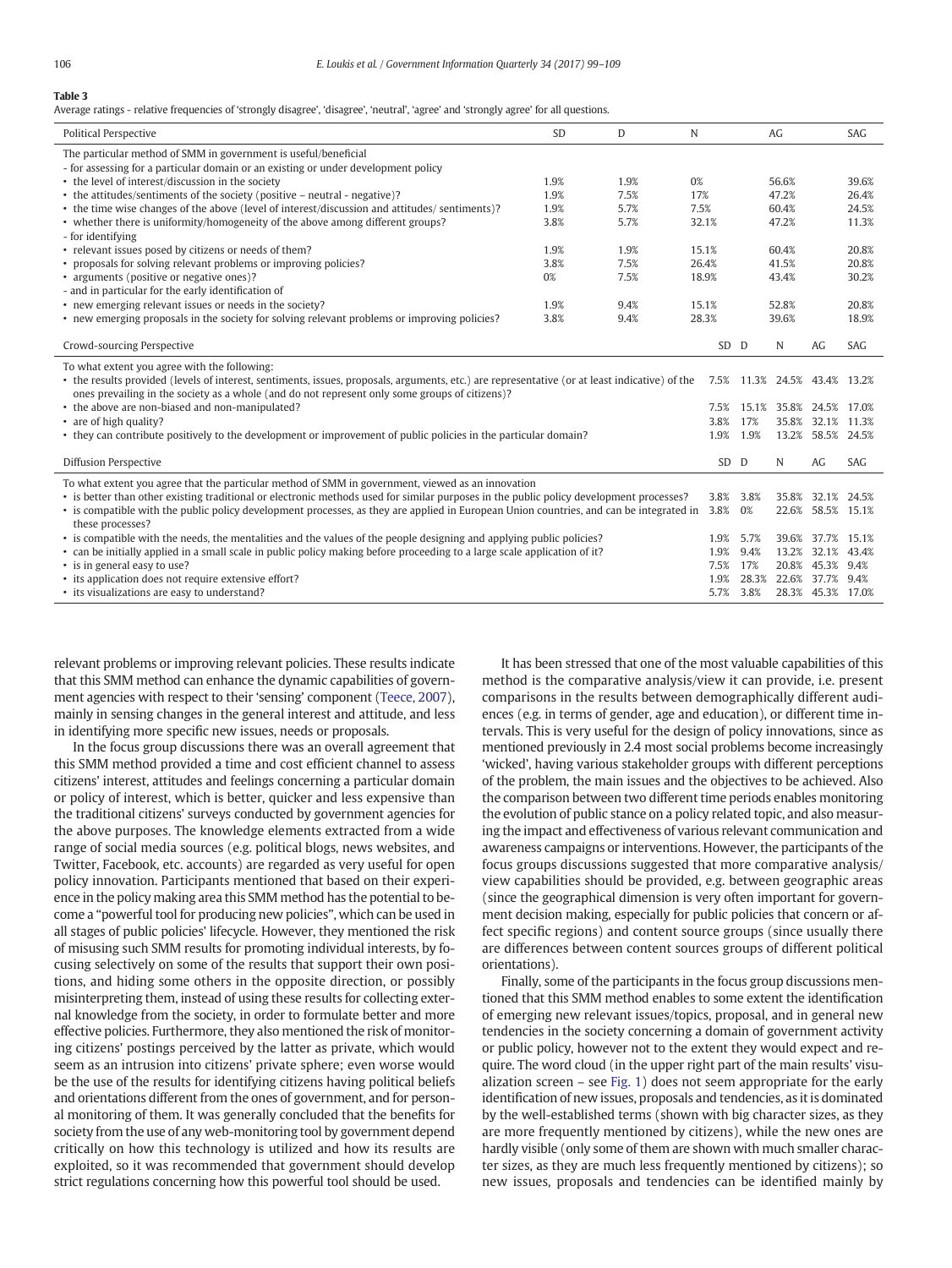<span id="page-8-0"></span>reading the list of text excerpts from the sources with relevant content (in the lower left part of the main results' visualization screen – see [Fig.](#page-6-0) [1\)](#page-6-0). In order to have improvement in this direction two suggestions have been made: a) to add the capability of temporarily removing out of the word cloud the most frequent terms it includes (shown with big size), so that other less frequently mentioned topics-terms become more visible; b) to process further the above text excerpts using various opinion mining techniques, in order to automatically identify new terms.

# 6.2. Crowd-sourcing Perspective

With respect to the crowd-souring perspective from [Table 3](#page-7-0) we can see that  $56.5\%$  ( $43.4\%$  +  $13.2\%$ ) of the respondents strongly agree or agree that the results produced by this SMM method (levels of interest, sentiments, issues, proposals, arguments, etc.) are representative of the trends and opinions prevailing in the society as a whole, while this percentage is at the lower level of 41.5% ( $24.5% + 17%$ ) concerning the lack of bias and manipulation, and at  $43.4\%$  ( $32.1\% + 11.3\%$ ) concerning their quality. However, despite these drawbacks,  $83\%$  ( $58.5\%$  +  $24.5\%$ ) of the respondents strongly agree or agree that the results provided by this SMM method can contribute to the development or improvement of public policies.

In the focus group discussions there was skepticism about the representativeness of the citizens' groups who produce the content collected from the monitored social media (i.e. whether the results reflect the general public opinion or not), and also about its reliability (i.e. whether it is non-biased, non-manipulated and of good quality). There was wide agreement that the selection of the social media sources to be monitored is of critical importance in this respect: it was emphasized that it is necessary to select a representative set of high reliability and quality social medial sources to be monitored. Also, it was thus it was suggested to monitor not only 'open' content sources (i.e. freely available), but also 'closed' ones as well (i.e. subscription based ones, such as high quality newspapers' and magazines' websites), since it is believed that the latter might contain higher quality content. Furthermore, a suggestion that emerged was to provide the capability to focus on specific groups/communities, by producing results (e.g. the ones shown in the basic results' screen shown in [Fig. 1\)](#page-6-0) corresponding to specific groups of sources (i.e. for subsets of the initially defined sources that have specific political orientations, or correspond to particular sectors or professional groups), or even access the individual sources from which a term of the word cloud originates. It was stressed that it is of particular importance in order to be able understand better an opinion, argument or suggestion, or to assess a sentiment, to know the context in which it has been expressed.

Also, some of the participants mentioned that a weakness of this SMM method is that it does not distinguish between the results coming from experts and the ones from the general public; so they suggested that the content retrieved by the monitored sources should be weighted based on the reputation of the source or even the author. Finally, it has been mentioned that there are posts in some sources, which are reproduced (possibly with small changes) on purpose in other sources, and this can lead to mistaken political conclusions as to the extent of social support of opinions, proposals, arguments, etc. expressed in the social media; so they suggested that it would be useful if such 'chains' of reproduction could be detected (e.g. using appropriate text processing and opinion mining methods), since this would on one hand allow the identification of 'digital opinion leaders', and on the other hand enable a more precise assessment of the real social support of the expressed opinions, issues, proposals and arguments.

# 6.3. Difussion Perspective

With respect to the diffusion perspective from [Table 3](#page-7-0) we can see that 56.6% (32.1%  $+$  24.5%) of the respondents strongly agree or disagree that this method of SMM in government offers relative advantage over the existing traditional or electronic methods used for similar purposes in the public policy development processes; this percentage becomes 73.6% concerning its compatibility with these processes, 52.8%  $(37.7% + 15.1%)$  concerning its compatibility with the needs, the mentalities and the values of the people designing and applying public policies, and  $75.5\%$  (32.1% + 43.4%) concerning its trialability in a small scale before proceeding to a large scale application of it.

In the focus group discussions the potential usefulness of this SMM method for the development of public policies, and also improvements of existing ones, has been confirmed; there was an overall agreement that it offers significant relative advantages over the citizens' surveys, which is the main alternative for the same purpose currently in use by government agencies. It has been mentioned that surveys have two main disadvantages in comparison with SMM: they can neither capture public sentiment nor provide detailed information (e.g. frequently mentioned terms/topics, relevant text excerpts) concerning an existing or under development public policy; however, citizens' surveys can give more representative results (by using balanced and representative citizens' samples).

However, only 54.7% (45.3%  $+$  9.4%) of the respondents strongly agree or agree that this SMM method is easy to use, while 47.1%  $(37.7% + 9.4%)$  strongly agree or agree that it does not require extensive effort; however, with respect to the main output of this method, the visualizations it provides (see [Section 5\)](#page-5-0), a higher percentage of 62.3%  $(45.3% + 17.0%)$  strongly agree or agree that they are easy to understand. These results indicate that the use of this method of SMM in government does not seem easy to the respondents. In the focus group discussions it was mentioned that the main reason for this is the need to build complex models of the specific domain of government activity as well as the particular policy we are interested in, which requires much time and effort. As a possible solution for this was suggested the use of existing domain ontologies or vocabularies as a basis (and probably add or subtract from them entities-terms), therefore the functionality of the supporting ICT platform should be enriched in order to provide such import capabilities. For the results' visualization it was stressed that it is useful for gaining a better understanding of the results, however some improvements are required, such as provision of some additional charts, and improvement of existing ones in order to become more clear and understandable; also it should provide the capability to use some of the results (e.g. terms-topics from the word cloud) in order to improve the initial domain and policy models. Furthermore, it was suggested that the visualization tool should be more flexible and adaptable to user's preferences. Another issue raised was that the users cannot understand how the various types of results (e.g. discussion volumes, sentiments, word clouds) have been produced, and this makes their interpretation difficult; so it would be useful for each chart to provide a basic explanation of how it has been calculated, possibly with links providing more detailed explanations if required by the user (i.e. higher transparency of results).

# 7. Conclusions

The public sector has started applying the crowd-sourcing ideas, which have been initially developed and applied in the private sector, aiming to exploit the extensive knowledge of citizens for the development of innovations in public policies and services, such as new public policies and services, or improvements of existing ones. However, the existing knowledge base concerning methods and practices for open innovation in government is limited in comparison with the private sector. Therefore extensive research is required for the development of effective open innovation methods and practices for the public sector, which address its specific needs and orientations, and then for the analysis and evaluation of them from various perspectives. This paper contributes to filling this research gap. It evaluates a novel method of monitoring relevant external social media (e.g. political blogs, news websites, and also Facebook, Twitter, etc. accounts) by government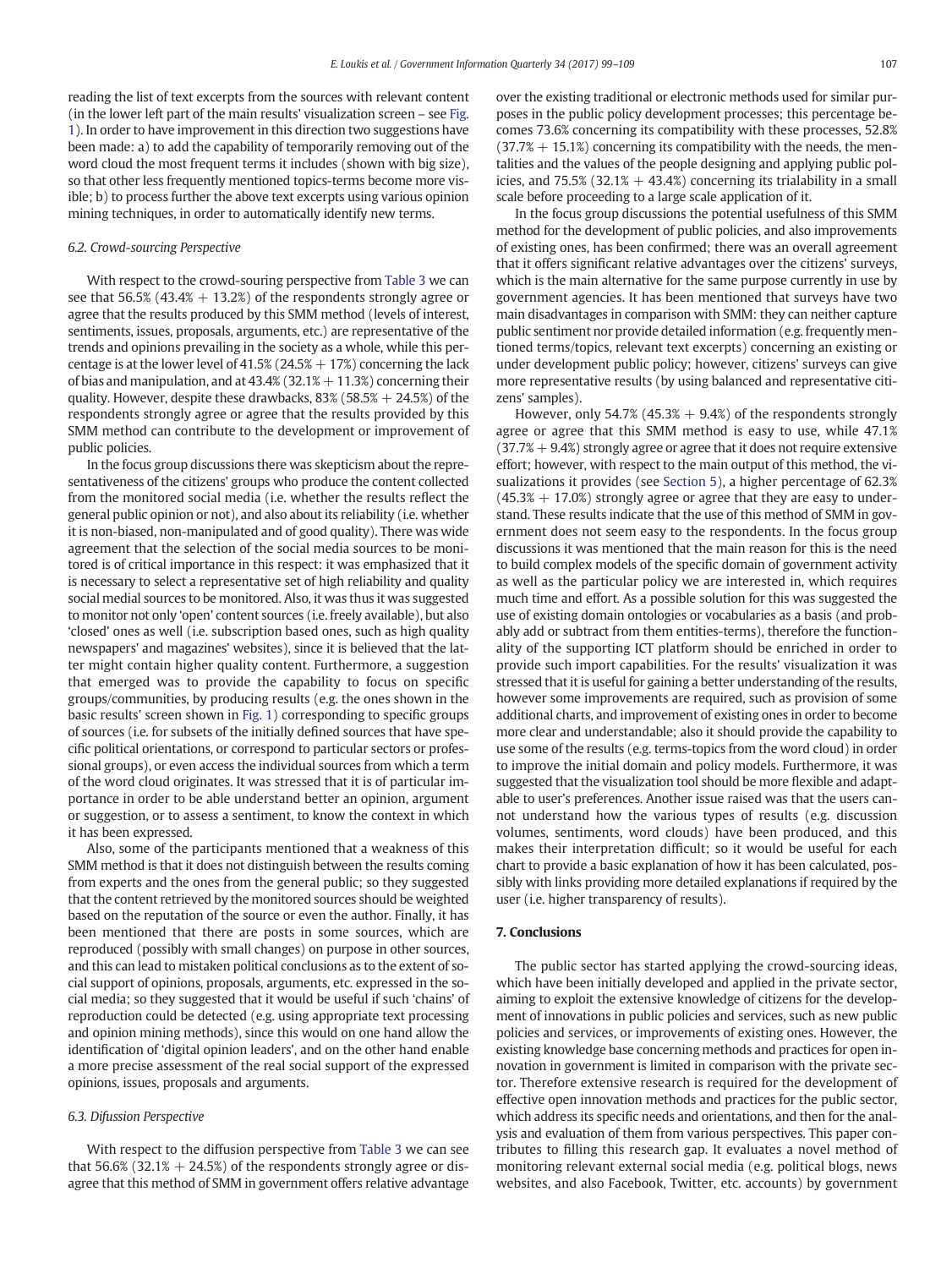<span id="page-9-0"></span>agencies, in order to promote and support open innovation. Furthermore, for this purpose it develops a multi-perspective framework for evaluating the use of SMM in government for promoting and supporting open innovation, based on sound theoretical foundations from both the political and the management sciences.

It has been concluded that this method of using SMM in government can significantly promote and support open innovation in public policy (development of new public policies for addressing complex and 'wicked' social problems, or improvement of existing public policies), as it can provide to government agencies extensive relevant external knowledge highly important for this purpose. In particular, it allows extracting from social media various kinds of media useful external 'high level' knowledge concerning the level of interest/discussion in the society for a particular domain or an existing or under development policy, and the attitudes/sentiments of the society. Furthermore, it allows extracting more detailed external knowledge as well, about relevant issues posed by citizens, and to a lower degree proposals for solving relevant problems or improving policies and relevant arguments (positive or negative), which can significantly facilitate, promote and support open policy innovation. Another interesting finding is that this SMM method is useful for 'sensing' changes in the external environment of government agencies, which can be very useful for the development of policy innovations for addressing these changes; therefore the use of this method can enhance the dynamic capabilities of government agencies with respect to their 'sensing' component ([Teece, 2007](#page-10-0)).

However, some risks have also been identified, associated with the degree of representativeness of the citizens' groups who produce the content collected from the monitored social media, and also its reliability (i.e. whether it is non-biased, non-manipulated and of good quality). However, despite these possible drawbacks, the results of this SMM method seem to be highly useful for the development or improvement of public policies. The selection of the social media sources to be monitored is of critical importance in this respect. Finally, with respect to the diffusion potential of this method, it has been concluded that it possesses to a good extent all the required characteristics for a wide adoption by government agencies, with the only exception of its relatively high complexity. Our results indicate that it is not easy to use and apply, as it requires building complex models of the specific domain and also the particular policy we are interested in; the use of relevant existing ontologies or vocabularies as a basis for them might reduce the required effort and time for this. Also, the benefits for society from the use of such SMM methods by government seem to depend critically on how and for what purposes they are used, as there are significant risks of misusing them (so transparency and regulation in this respect are necessary). Finally, our research has identified ways/interventions for improving and further developing this SMM method, and addressing its weaknesses.

This study has interesting implications for research and practice. With respect to the research, it contributes to the increase of our limited knowledge base concerning open innovation method and practices for the quite specific context of the public sector, focusing on a novel approach of 'passive citizen sourcing' for promoting and supporting open innovation, based on the monitoring of relevant social media by government agencies using an advanced ICT infrastructure. Also, it has developed a framework for the multi-dimensional analysis and evaluation of such methods with respect to their contribution to open innovation in government, from both political and management sciences' perspectives, which can be useful for the extensive future research required on public sector open innovation. Our study shows that the analysis of open innovation in the public sector is more complex than in the private sector: while the latter is based on various management science perspectives, the former should combine both management and political sciences perspectives. With respect to practice, this study has developed practically useful knowledge concerning on one hand the value that such a SMM method can provide to government agencies towards the promotions and support of open innovation, its strengths and

advantages, and on the other hand its problems and weaknesses, and also ways/interventions for addressing them, and critical success factors.

The main limitation of this study is that it focuses only on one of the dimensions of open innovation in government: the collection of relevant external knowledge from the citizens; however, it has not investigated the other dimensions of it that concern the exploitation of this external knowledge within government agencies in order to design innovations in their policies and services. According to previous research on the 'absorptive capacity' of organizations ([Roberts, Galluch, Dinger,](#page-10-0) [& Grover, 2012\)](#page-10-0) the innovation development process consists of three main stages: external knowledge acquisition, assimilation and application/exploitation; organizations in order to be successful in innovation should develop high capacity in all three of them. Our study (and also most of the studies that have been conducted on public sector citizensourcing – see [Section 2.2](#page-2-0)) focuses on the first of them, so further research is required concerning the other two stages, aiming at the development of processes, practices and ICT infrastructure for the assimilation of this external knowledge collected through SMM within the government agency, and then its application/exploitation for the development of innovations in policies and services. Also, further research is required in order to develop a wide range of ICT-based open innovation methods and practices in government, for exploiting external knowledge resources of citizens, and possibly of other actors as well, such as other government agencies, universities, research centers, and even private sector firms (e.g. suppliers of equipment), and also determine the kinds of innovation problems each of them is more appropriate for (e.g. such as the research presented of Bellantuono et al. (2013) and [Felin and Zenger \(2014\)\)](#page-10-0). The proposed evaluation framework can be used for the multi-perspective evaluation and understanding of other more complex methods of passive, or even active, citizen-sourcing, or - as mentioned above – of other methods of extracting knowledge resources from other actors, for promoting and supporting open innovation. Finally, further research can be conducted for elaborating the quantitative analysis of the evaluation data collected through the questionnaire (e.g. to add a general evaluation question, and through the calculation of its correlations with all the other variables to draw conclusions concerning the perceived importance of the former for the users).

#### References

- Agafonovas, A., & Alonderiene, R. (2013). [Value Creation in Innovations Crowdsourcing -](http://refhub.elsevier.com/S0740-624X(16)30177-0/rf0005) Example of Creative Agencies. [Organizations and Markets in Emerging Economies](http://refhub.elsevier.com/S0740-624X(16)30177-0/rf0005), 4(1), 72–[103.](http://refhub.elsevier.com/S0740-624X(16)30177-0/rf0005)
- Al-Jabri, I. M., & Sohail, M. S. (2012). [Mobile Banking Adoption: Application of Diffusion of](http://refhub.elsevier.com/S0740-624X(16)30177-0/rf0010) Innovation Theory. [Journal of Electronic Commerce Research](http://refhub.elsevier.com/S0740-624X(16)30177-0/rf0010), 13(4), 379–391.
- Arvanitis, S., Lokshin, B., Mohnen, P., & Woerter, M. (2015). [Impact of External Knowledge](http://refhub.elsevier.com/S0740-624X(16)30177-0/rf0015) [Acquisition Strategies on Innovation: A Comparative Study Based on Dutch and Swiss](http://refhub.elsevier.com/S0740-624X(16)30177-0/rf0015) Panel Data. [Review of Industrial Organization](http://refhub.elsevier.com/S0740-624X(16)30177-0/rf0015), 46(4), 359–382.
- Bekkers, V., Edwards, A., & de Kool, D. (2013). [Social media monitoring: Responsive gov](http://refhub.elsevier.com/S0740-624X(16)30177-0/rf0020)[ernance in the shadow of surveillance?](http://refhub.elsevier.com/S0740-624X(16)30177-0/rf0020) Government Information Quarterly, 30(4), 335–[342.](http://refhub.elsevier.com/S0740-624X(16)30177-0/rf0020)
- Bellantuono, N., Pontrandolfo, P., & Scozzi, B. (2013). [Different practices for open innova](http://refhub.elsevier.com/S0740-624X(16)30177-0/rf0025)tion: a context-based approach. [Journal of Knowledge Management](http://refhub.elsevier.com/S0740-624X(16)30177-0/rf0025), 17(4), 558–568.
- Bott, M., & Young, G. (2012). [The Role of Crowdsourcing for Better Governance in Interna](http://refhub.elsevier.com/S0740-624X(16)30177-0/rf0030)tional Development. [PRAXIS - The Fletcher Journal of Human Security](http://refhub.elsevier.com/S0740-624X(16)30177-0/rf0030), XXVII, 47–70.
- Brabham, D. C. (2008). [Crowdsourcing as a Model for Problem Solving: An Introduction](http://refhub.elsevier.com/S0740-624X(16)30177-0/rf0035) and Cases. [Convergence: The International Journal of Research into New Media](http://refhub.elsevier.com/S0740-624X(16)30177-0/rf0035) [Technologies](http://refhub.elsevier.com/S0740-624X(16)30177-0/rf0035), 14(1), 75–90.
- Brabham, D. C. (2012). [Crowdsourcing: A Model for Leveraging Online Communities. In A.](http://refhub.elsevier.com/S0740-624X(16)30177-0/rf0040) Delwiche, & J. Henderson (Eds.), [The Participative Cultures Handbook](http://refhub.elsevier.com/S0740-624X(16)30177-0/rf0040) (pp. 120–130). [New York: Routledge.](http://refhub.elsevier.com/S0740-624X(16)30177-0/rf0040)
- Brabham, D. C. (2013). Crowdsourcing. [Cambridge, MA: The MIT Press.](http://refhub.elsevier.com/S0740-624X(16)30177-0/rf0045)
- Buchanan, R. (1995). [Wicked problems in design thinking. In V. Margolin, & R. Buchanan](http://refhub.elsevier.com/S0740-624X(16)30177-0/rf0050) (Eds.), The idea of design (pp. 3–[20\). Cambridge, MA: MIT Press.](http://refhub.elsevier.com/S0740-624X(16)30177-0/rf0050)
- Charalabidis, Y., Loukis, E., Androutsopoulou, A., Karkaletsis, V., & Triantafillou, A. (2014). [Passive Crowdsourcing in Government Using Social Media.](http://refhub.elsevier.com/S0740-624X(16)30177-0/rf0055) Transforming Government: [People, Process and Policy](http://refhub.elsevier.com/S0740-624X(16)30177-0/rf0055), 8(2), 283–308.
- Chesbrough, H. (2003a). [Open Innovation: The New Imperative for Creating and Pro](http://refhub.elsevier.com/S0740-624X(16)30177-0/rf0060)fiting from Technology. [Boston: Harvard Business School Press.](http://refhub.elsevier.com/S0740-624X(16)30177-0/rf0060)
- Chesbrough, H. (2003b). [The Era of Open Innovation.](http://refhub.elsevier.com/S0740-624X(16)30177-0/rf0065) Sloan Management Review, 44(3), 35–[41.](http://refhub.elsevier.com/S0740-624X(16)30177-0/rf0065)